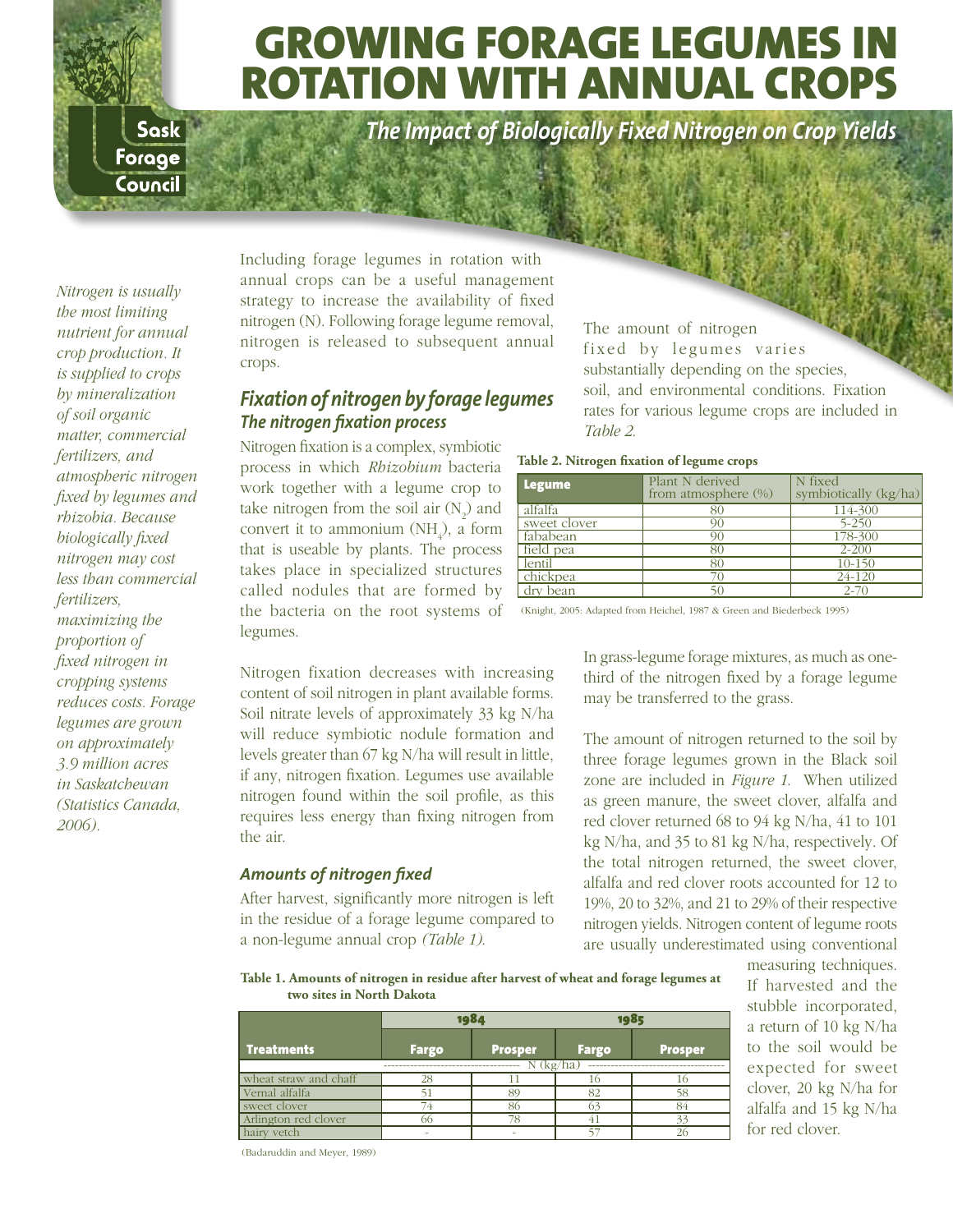

**Figure 1. Average production of N (kg/ha) by three legumes at Melfort and White Fox, Saskatchewan** (Bowren, 1969)

Nitrogen release varies with the amount of nitrogen fixed by the legume and the mineralization rate of legume crop residues. Mineralization rate is influenced by residue amount (forage legume residue can contribute 20 to 35 kg N/tonne of forage produced), composition (carbon nitrogen ratios influence the rate of release, with lower C:N ratios resulting in greater release rates) and environmental factors (moisture, temperature and other soil conditions impact microbial activity). Mineralization rate estimates are approximately 20% of fixed nitrogen in a dry year, and can be as much as 70% in a moist year. If the crop is not removed from the field (green manure), the total nitrogen fixed by the legume stand will be mineralized and be made available to following crops at the rate of the total fixed N multiplied by 0.2 – 0.4 in following years. If the crop is removed, the amount of nitrogen exported in the biomass must be subtracted initially, then multiplied by 0.2 – 0.4 for mineralization.

#### *Determining soil nitrogen levels*

Traditionally, fertilizer applications are based on the results of a soil test. The measurement of extractable nitrate used by many labs provides only an estimate of available nitrogen in the soil and does not account for nitrogen released from ongoing decomposition of organic matter. The PRS probe (ion exchange



*Organic flax following alfalfa in rotation (2003) Organic flax without alfalfa in rotation (2003) late seeding (May 27) on the left; early seeding (May 15) on the right*

resin membrane), as used in commercial fertilizer recommendations, provides some indication of nutrient release from organic matter, but it only measures release of nutrients for a 24-hour period.

Some labs will measure organic matter and, along with crop history, use this value to estimate nitrogen mineralization in the model used to develop fertilizer application recommendations. This method has limitations due to difficulty in predicting environmental conditions that affect organic matter decomposition rates in the field. Therefore, predictions of available nitrogen contribution from mineralization is inexact using existing techniques that are available commercially.

#### *Forage Legumes in Rotation Harvest*

Perennial legumes can be harvested for seed, hay, or incorporated into the soil as green manure. Crop utilization affects the levels of residual soil nitrogen available to subsequent annual crops. Nitrogen removal from perennial legume fields varies with what proportion of the legume crop is being removed.

Alfalfa seed yields average approximately 200 kg/ha in Saskatchewan, with maximum protein values of 20%. Alfalfa hay crops remove approximately 45 kg N/ tonne of forage (85% dry matter basis) annually. For an unharvested forage legume, that is incorporated as green manure, it is estimated that about 65% of the nitrogen fixed by the legume crop becomes available over the next several growing seasons. Mineralization rates of green manures are expected to be slightly higher due to greater nitrogen content of the younger tissue. Fertilizer replacement values of up to 150 kg N/ha following forage legumes in rotation have been reported. Replacement values diminish over time, but increases have been detected for up to 10 years, in some cases.

#### *Impacts on yield and quality of following annual crops Mechanism of nitrogen transfer*

Fixed nitrogen can be returned to the soil or neighbouring plants from forage legumes via a number of below and aboveground pathways. Belowground pathways for nitrogen transfer consist of:



hoto Credit: Martin Entz - University of Manitoba Photo Credit: Martin Entz - University of Manitoba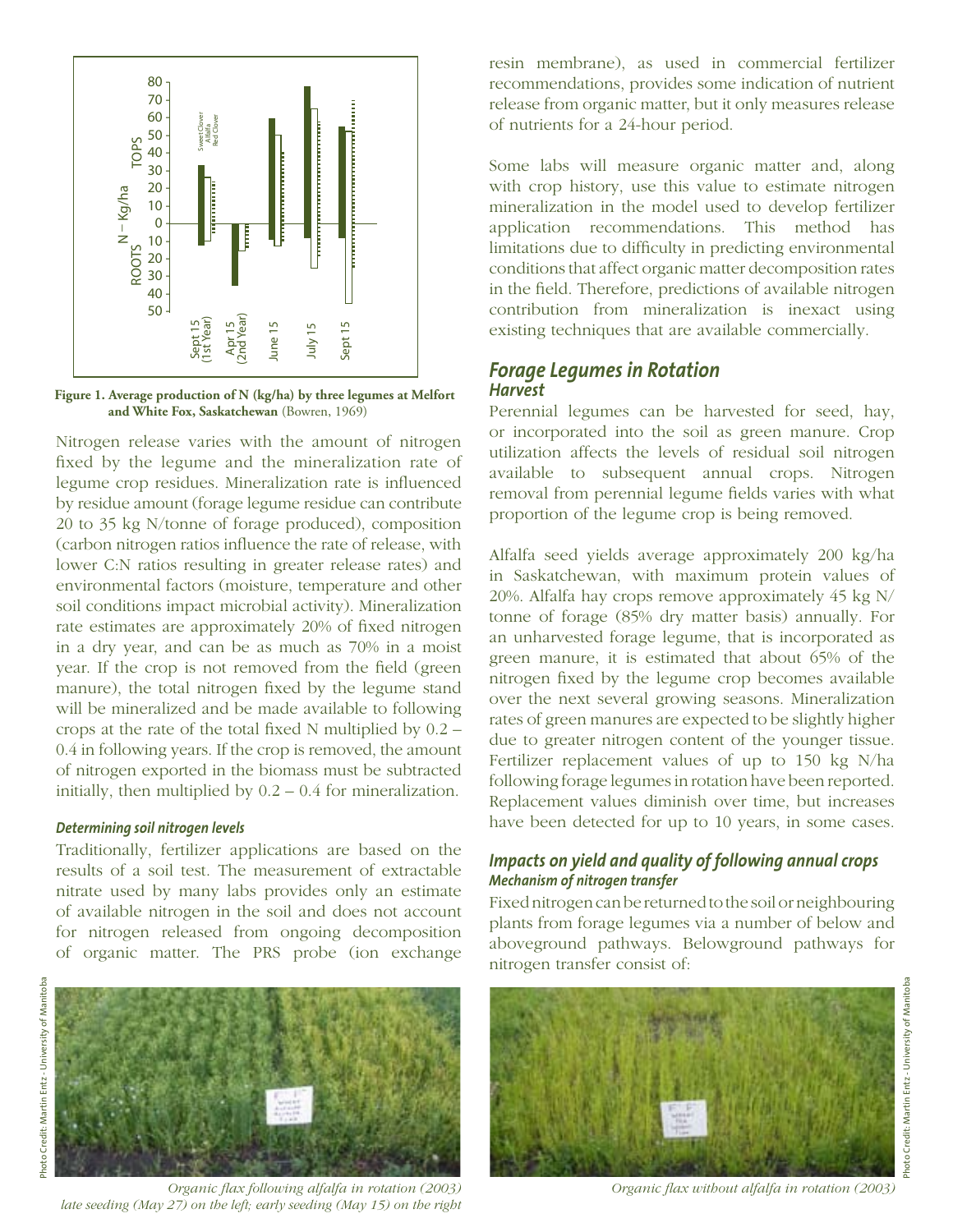- 1. Excretion of nitrogen into the legume rhizosphere;
- 2. Decomposition of roots and nodules;
- 3. Transfer of nitrogen by mycorrhizal fungi and fauna found within the soil profile.

Above ground transfer occurs by:

- 1. Decomposition of plant material on the soil surface;
- 2. Leaching;
- 3. Ammonia losses from the soil surface that are reabsorbed by foliage.

#### *Crop and soil responses to forage legumes in rotation*

In a study examining the effects of legumes grown in rotation at McLennan, Alberta, Hoyt (1990) found wheat yields following alfalfa during a 15 year period were increased for nearly 12 years, compared to a fallowwheat rotation with no supplemental nitrogen fertilizer. Wheat yields following alfalfa were from 66 to 114% greater than those following fallow for the first eight years. In years eight to 12, yield differences were less, but were still greater on the alfalfa-wheat, compared to the fallow-wheat treatment. The total yield of all wheat crops following alfalfa was 7.3 tonne/ha greater than the wheat yields that followed the fallow control.



*Alfalfa roots with nodules*

At Winnipeg and Portage la Prairie, Manitoba, (Kelner et al., 1997), studies determined that nitrogen fixation rates of alfalfa increased from 174 kg/ha in year one to 466 kg/ha in the third year of the stand, and the net soil nitrogen balance increased from 84 kg/ha to 137 kg/ha from year one to three.

In a long-term experiment at Indian Head, Saskatchewan (Zentner et al., 1987), wheat yields in a three-year rotation following a legume increased as compared to unfertilized fallow by 15-24% and unfertilized stubble by 33-71%.

A study conducted in Manitoba by Forster (1998) separated the nitrogen based and non-nitrogen based yield benefits of an alfalfa hay crop on successive



**Figure 2. Nitrogen and non-nitrogen caused yield (bu/ac) increases in wheat following alfalfa** (Adapted from Forster, 1998)

wheat crops. After a second grain crop, rotational yield benefits from alfalfa were similar for nitrogen and nonnitrogen factors (*Figure 2*).

In the Brown and Dark Brown soil zones, forage legumes may have negative effects on yields of following crops due to the depletion of soil moisture reserves. A study in the Dark Brown soil zone near Saskatoon, found that wheat yields following legumes were decreased, compared to wheat grown in a fallow system. Kilcher and Anderson (1963) found that in the Brown soil zone of Saskatchewan, spring wheat yields following a forage legume crop were reduced compared to a wheat-fallow rotation.

#### *Rotation length and frequency*

Rotating forage legumes with annual crops can provide many benefits to following crops such as increased grain yields and quality, shifting weed populations, and improved soil quality. Alfalfa productivity can begin to decline after five years, due to stand thinning, disease, winter injury, weeds, rodents, and nutrient deficiencies. To maximize the benefits of perennial forages in an extended rotation with annual crops, fields should be removed after approximately five years. Nearly any environmental factor that negatively influences the growth of the legume plant will reduce nitrogen fixation.

#### *Conclusions*

Residual soil nitrogen can be available to subsequent crops when a legume stand is removed. The harvest method of the legume has an impact on residual soil nitrogen. Green manure provides the greatest residual soil nitrogen. In dry conditions, benefits of residual soil nitrogen can be offset by reduced soil moisture following a legume crop. Including perennial legumes in a crop rotation with annual crops can result in yield increases in the annual crop due to residual soil nitrogen, with the greatest potential for fixation and yield increases in higher moisture areas, including the Black soil zone.